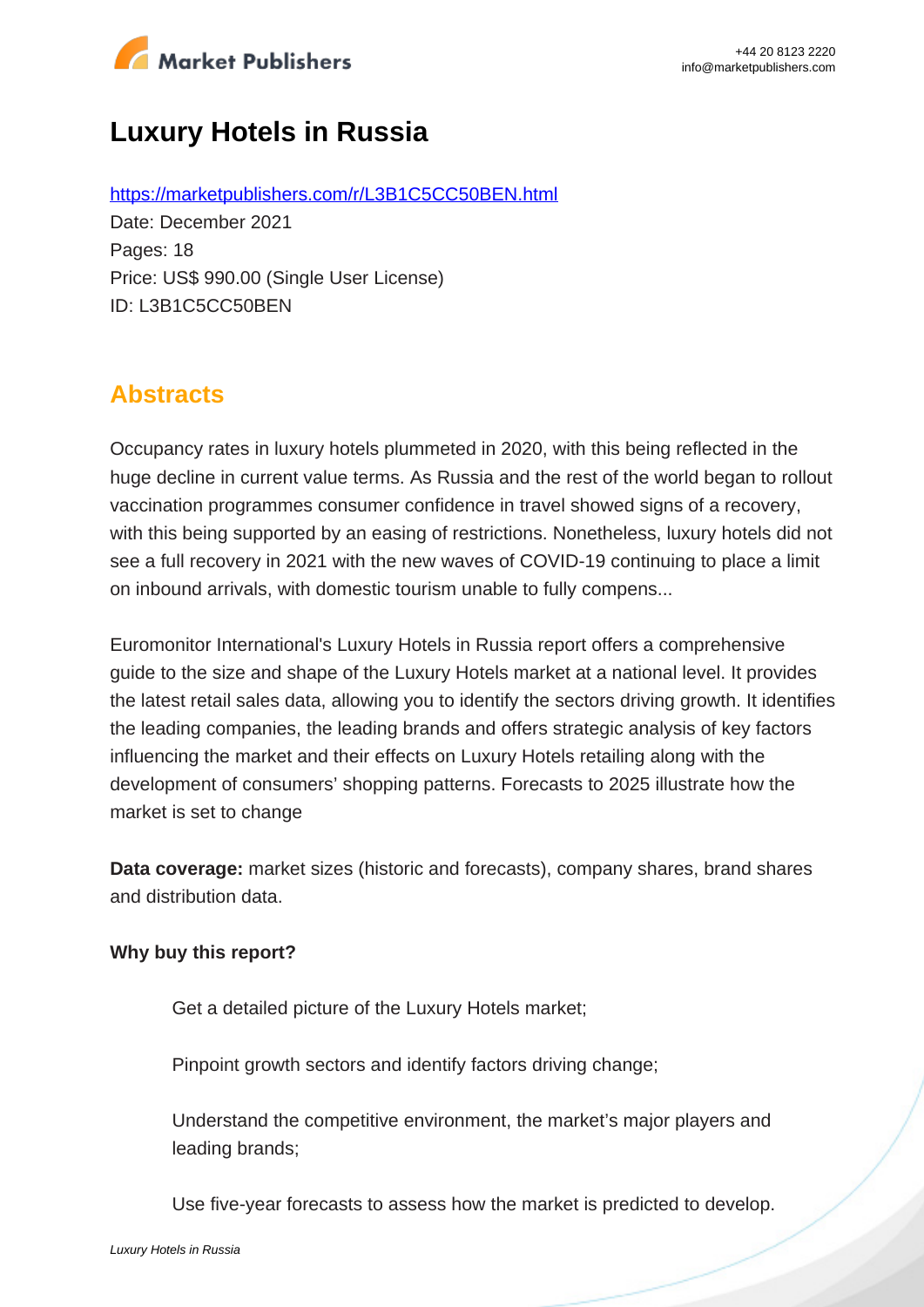

Euromonitor International has over 40 years' experience of publishing market research reports, business reference books and online information systems. With offices in London, Chicago, Singapore, Shanghai, Vilnius, Dubai, Cape Town, Santiago, Sydney, Tokyo and Bangalore and a network of over 800 analysts worldwide, Euromonitor International has a unique capability to develop reliable information resources to help drive informed strategic planning.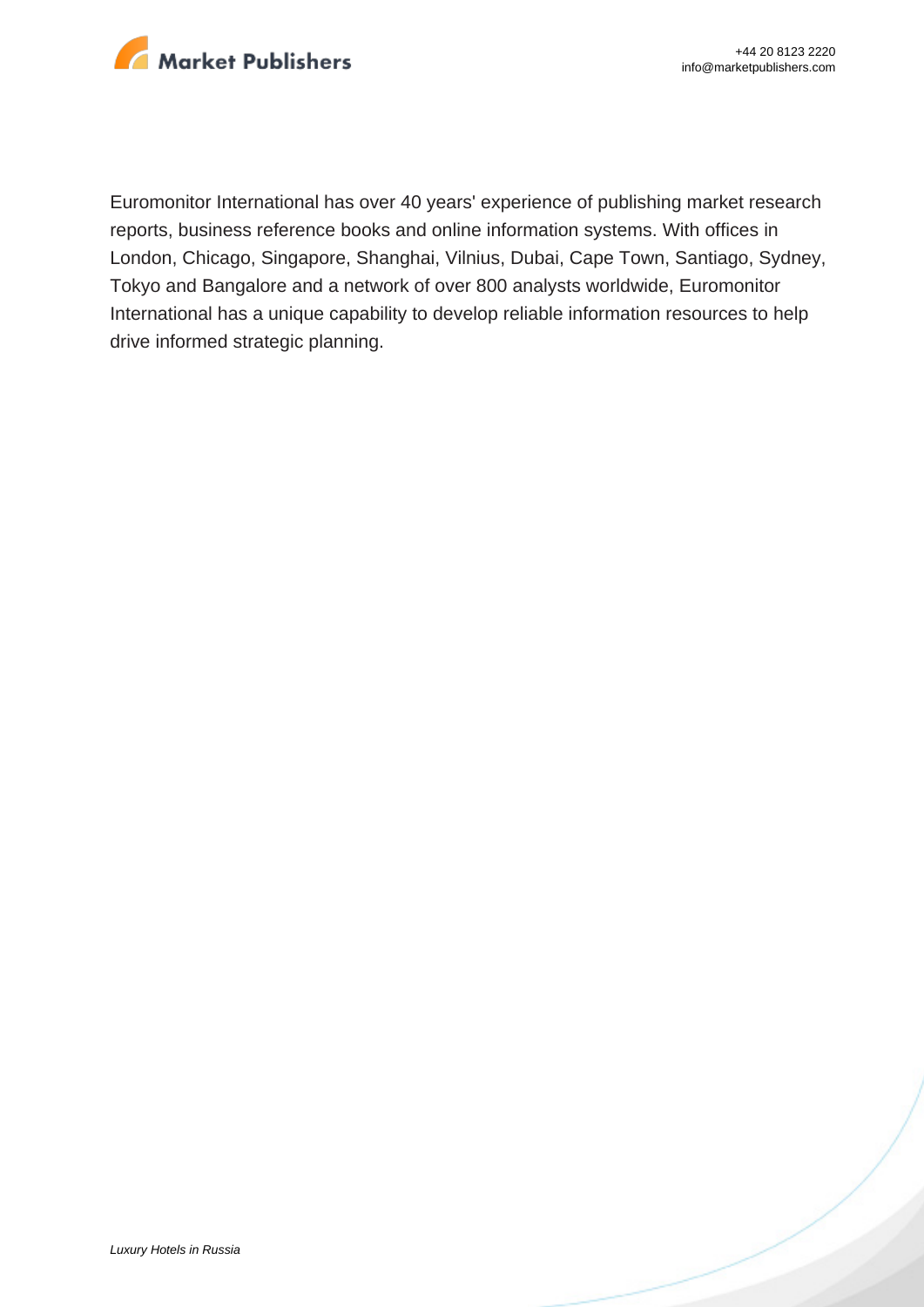

### **Contents**

LUXURY HOTELS IN RUSSIA

KEY DATA FINDINGS

2021 DEVELOPMENTS

Luxury hotels on a slow path to recovery as COVID-19 remains a threat

Prices rise and new sanitation measures come into play as luxury hotels look to ride the challenges presented by COVID-19

Moscow and St Petersburg see strong recovery, boosted by mandatory vaccination rules and hosting of large events

PROSPECTS AND OPPORTUNITIES

The ongoing recovery of luxury hotels dependent on the epidemiological situation Heavier reliance on foreign visitors makes luxury hotels more vulnerable to travel restrictions

Challenges remain which may require a new approach, with less reliance on exclusivity CATEGORY DATA

Table 1 Sales in Luxury Hotels: Value 2016-2021

Table 2 Sales in Luxury Hotels: % Value Growth 2016-2021

Table 3 NBO Company Shares in Luxury Hotels: % Value 2016-2020

Table 4 LBN Brand Shares in Luxury Hotels: % Value 2017-2020

Table 5 Forecast Sales in Luxury Hotels: Value 2021-2026

Table 6 Forecast Sales in Luxury Hotels: % Value Growth 2021-2026

LUXURY GOODS IN RUSSIA

EXECUTIVE SUMMARY

Luxury goods in 2021: The big picture

2021 key trends

Competitive landscape

Retailing developments

What next for luxury goods?

MARKET DATA

Table 7 Sales of Luxury Goods by Category: Value 2016-2021

Table 8 Sales of Luxury Goods by Category: % Value Growth 2016-2021

Table 9 Inbound Receipts for Luxury Goods by Country of Origin: Value 2016-2021

Table 10 NBO Company Shares of Luxury Goods: % Value 2016-2020

Table 11 LBN Brand Shares of Luxury Goods: % Value 2017-2020

Table 12 Distribution of Luxury Goods by Format and Category: % Value 2021

Table 13 Forecast Sales of Luxury Goods by Category: Value 2021-2026

Table 14 Forecast Sales of Luxury Goods by Category: % Value Growth 2021-2026 DISCLAIMER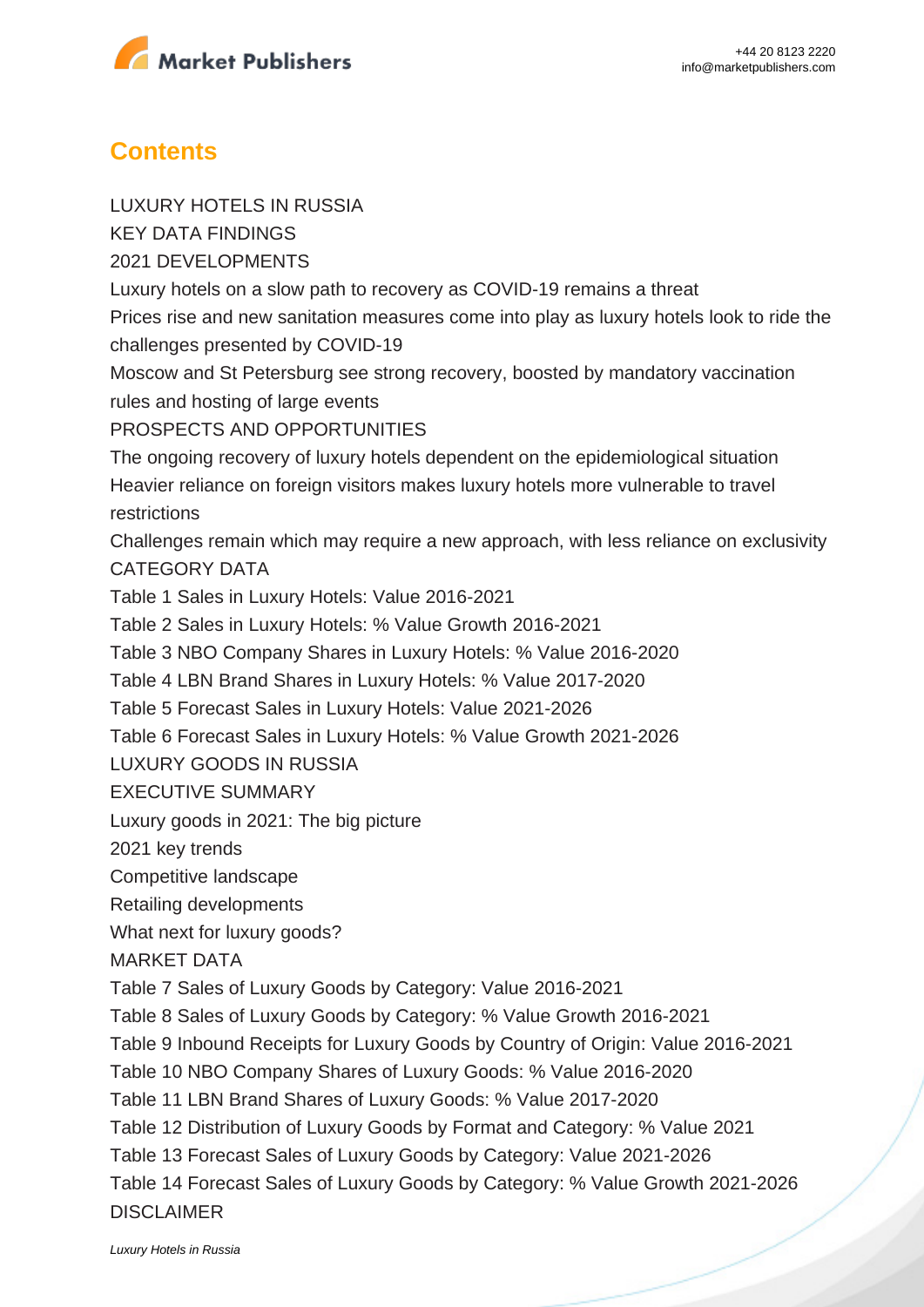

SOURCES Summary 1 Research Sources